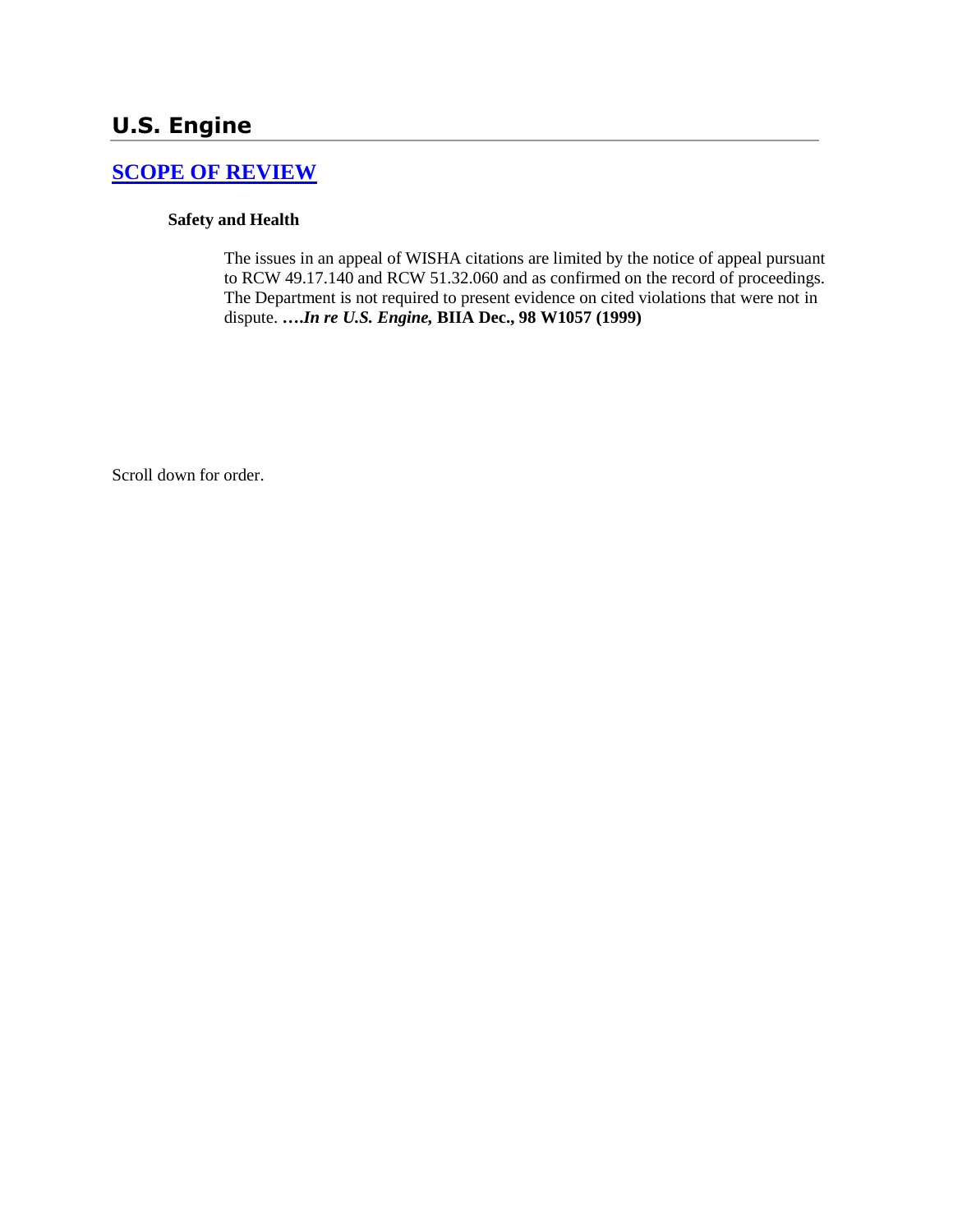## **BEFORE THE BOARD OF INDUSTRIAL INSURANCE APPEALS STATE OF WASHINGTON**

| 1<br>$\overline{2}$        | IN RE:<br><b>U.S. ENGINE, INC.</b><br><b>DOCKET NO. 98 W1057</b>                                                  |  |  |
|----------------------------|-------------------------------------------------------------------------------------------------------------------|--|--|
| $\mathbf{3}$               | CITATION & NOTICE NO. 115207029<br><b>DECISION AND ORDER</b>                                                      |  |  |
| 4<br>5<br>6                | <b>APPEARANCES:</b>                                                                                               |  |  |
| 7<br>8<br>9                | Employer, U.S. Engine, Inc., by<br>Michael Crossan, Owner                                                         |  |  |
| 10<br>11<br>12             | Employees of U.S. Engine, Inc.,<br><b>None</b>                                                                    |  |  |
| 13<br>14<br>15<br>16<br>17 | Department of Labor and Industries, by<br>The Office of the Attorney General, per<br>Lori Oliver-Hudak, Assistant |  |  |
| 18<br>19<br>20<br>21       | The employer, U.S. Engine, Inc., filed an appeal with the Board of Industrial Insurance                           |  |  |
| 22<br>23                   | Appeals on January 16, 1998, from Corrective Notice of Redetermination No. 115207029 issued by                    |  |  |
| 24<br>25                   | the Department of Labor and Industries dated December 24, 1997. The order modified Citation                       |  |  |
| 26<br>27                   | and Notice No. 115207029 and assessed a total penalty of \$540. AFFIRMED AS MODIFIED.                             |  |  |
| 28<br>29                   | <b>DECISION</b>                                                                                                   |  |  |
| 30<br>31                   | Pursuant to RCW 51.52.104 and RCW 51.52.106, this matter is before the Board for review                           |  |  |
| 32<br>33                   | and decision on a timely Petition for Review filed by the Department to a Proposed Decision and                   |  |  |
| 34<br>35                   | Order issued on November 24, 1998, in which the order of the Department dated December 24,                        |  |  |
| 36<br>37<br>38             | 1997, was affirmed as modified.                                                                                   |  |  |
| 39<br>40                   |                                                                                                                   |  |  |
| 41<br>42                   |                                                                                                                   |  |  |
| 43<br>44                   |                                                                                                                   |  |  |
| 45<br>46<br>47             |                                                                                                                   |  |  |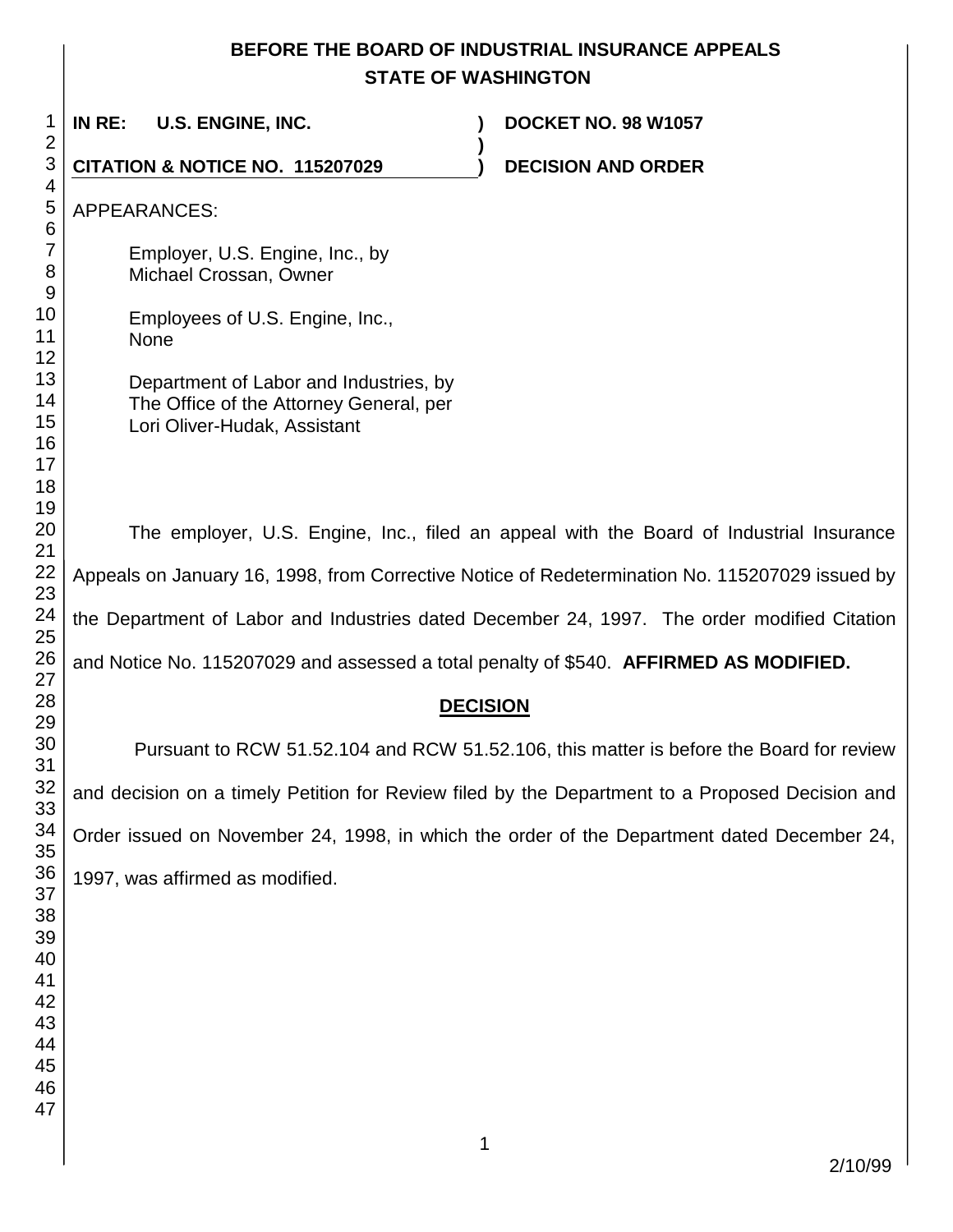The Board has reviewed the evidentiary rulings in the record of proceedings and finds that no prejudicial error was committed and the rulings are affirmed. We have granted review to address the Department's Petition for Review contesting the vacation of all violations except Item No. 1-2. The Department does not challenge the reduction of the penalty of violation Item No. 1-2 to \$270. After reviewing the Board's record, we agree with the Department that the only issue on appeal concerned Item No. 1-2 so that other violation items must be affirmed.

U.S. Engine's Notice of Appeal refers only to, "the penalty assessment of \$540.00 for 01-24-20515." The Corrective Notice of Redetermination only lists one violation item with a \$540 penalty, and it is identified as 01-2. Under Item No. 1-2 of the Notice, the code violation is described as 24-20515. Thus, it is clear that U.S. Engine was only appealing violation Item No. 1-2. The limited nature of this appeal was confirmed on the record in an October 6, 1998 Board conference. The parties agreed that the only issue, "is the question of the serious violation of WAC 296-24-20515 . . ." 10/6/98 Tr. at 3. During the hearing on the appeal, the Department only presented evidence regarding Item No. 1-2.

In appeals before the Board involving the Washington Industrial Safety and Health Act (WISHA), the Department has the burden of initially introducing all evidence in its case in chief. WAC 263-12-115(2)(b). This rule must be read with reference to other applicable statutes and rules. RCW 49.17.140 states that the Board shall make disposition of the issues raised in WISHA appeals in accordance with its procedures involving contested cases. RCW 51.52.070 concerns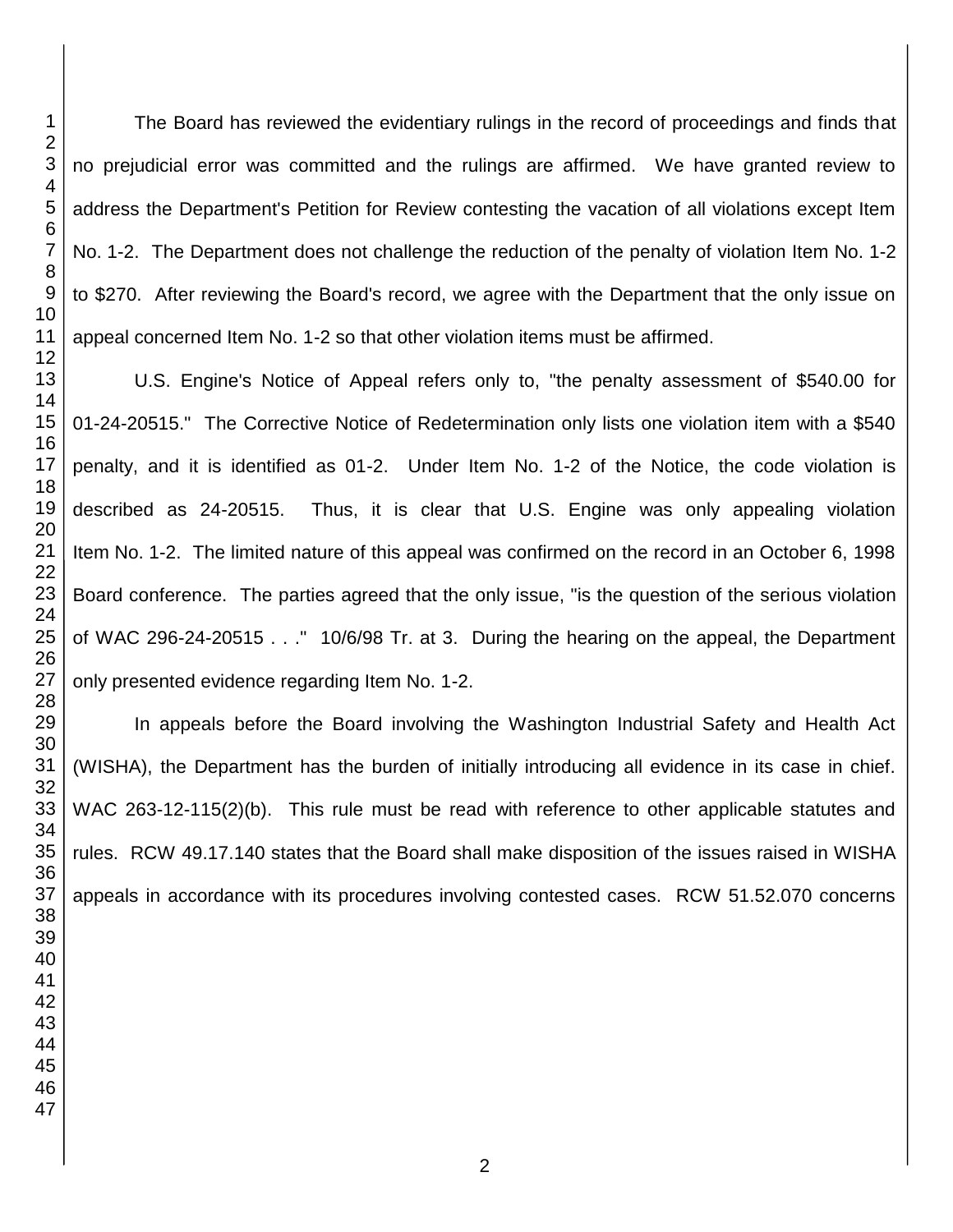the contents of Notices of Appeals to the Board. That section states, in part,

The worker, beneficiary, employer, or other person shall be deemed to have waived all objections or irregularities concerning the matter on which such appeal is taken **other than those specifically set forth in such notice of appeal** or appearing in the records of the department. (Emphasis added.)

As discussed above, the record shows that the employer was objecting only to violation

Item No. 1-2 of the Corrective Notice of Redetermination. This was confirmed on the record

between the parties. They did not expand the issues to include other violation items. The

Department met its burden of introducing evidence with regard to the only issue on appeal,

violation Item No. 1-2. Under RCW 51.52.070, it did not have to introduce evidence on violation

items that were not appealed and not put at issue by the parties. Therefore, we affirm the other

violation items contained in the Corrective Notice of Redetermination, and we affirm violation

Item No. 1-2 with the reduced penalty of \$270.

### **FINDINGS OF FACT**

1. On October 9, 1997, a Department of Labor and Industries inspector conducted an inspection of the firm, U.S. Engine, Inc. On November 7, 1997, the Department issued Citation and Notice No. 115207029 alleging serious violations of WAC 296-24-29419(1), 296-24-088(3), and 296-24-23515(4) and assessed a penalty of \$600; serious violation of WAC 296-24-20515 and assessed a penalty of \$540; repeat violation of WAC 296-24-060(2) with no penalty; and general violations of WAC 296-24-73505(1), 296-24-045(1), 296-24-75011(3)(d), 296-24-75011(1)(b), 296-24-75011(4), 296-24-56531(1) and 296-24-040(1)(a)(iv) with no penalty. Following a timely appeal from the employer on November 12, 1997, the Department reassumed jurisdiction over the matter on November 18, 1997. On December 24, 1997, the Department issued Corrective Notice of Redetermination No. 115207029, that modified a November 7, 1997 Citation and Notice of Assessment as follows: violations of WAC 296-24-29419(1), 296-24-088(3), and 296-24-23515(4) were modified from serious to general violations without a penalty; serious violation of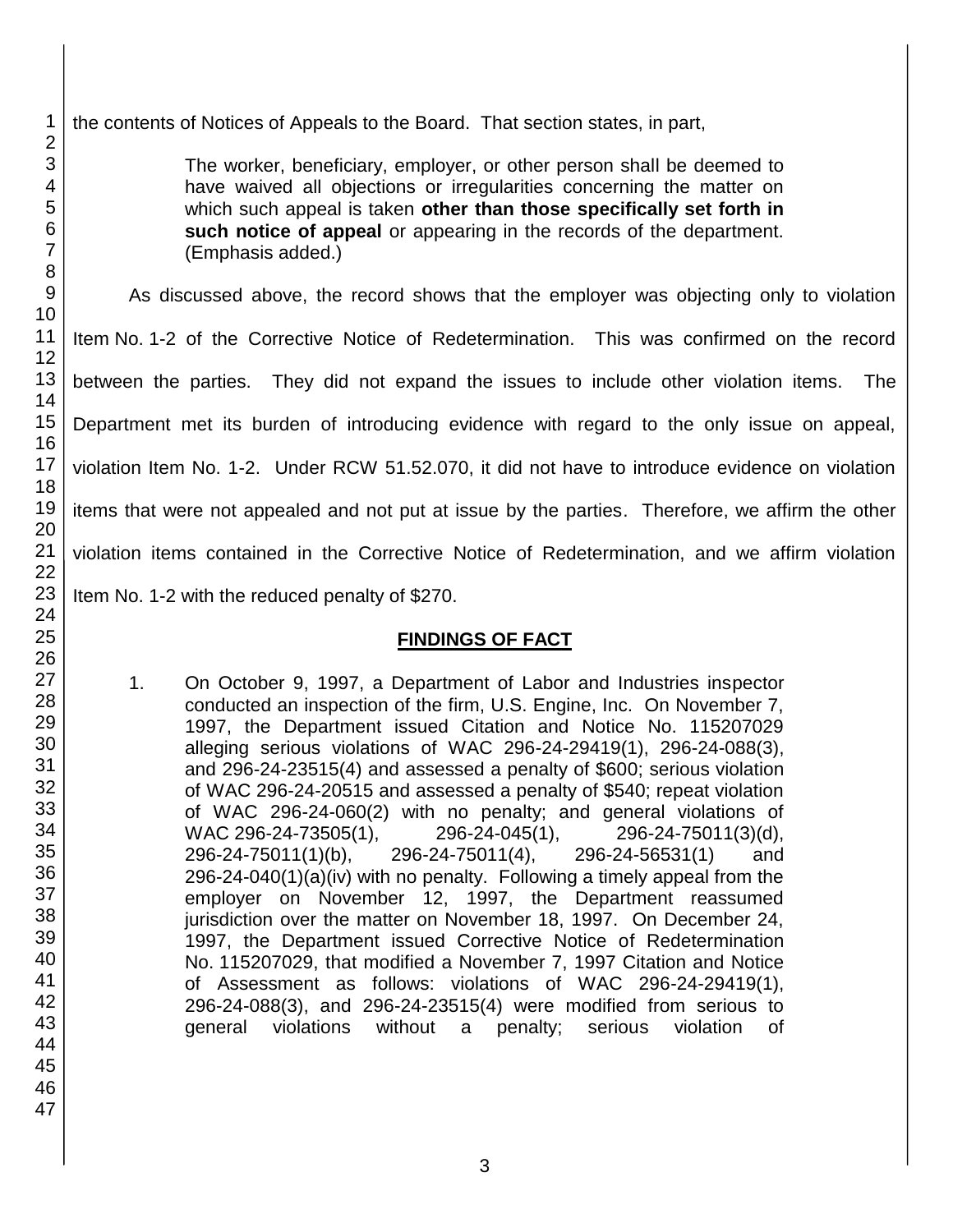WAC 296-24-20515 was affirmed with a penalty of \$540; repeat violation of WAC 296-24-060(2) was affirmed with no penalty; and general violations of WAC 296-24-73505(1), 296-24-045(1), 296-24-75011(3)(d), 296-24-75011(1)(b), 296-24-75011(4), 296-24-56531(1) and 296-24-040(1)(a)(iv), were affirmed with no penalty. On January 9, 1998, the Board received the employer's appeal from the December 24, 1997 Corrective Notice of Redetermination.

- 2. U.S. Engine only appealed violation Item No. 1-2 of the Corrective Notice of Redetermination in which the Department alleged a violation of WAC 296-24-20515. This remained the only issue on appeal during the hearing at the Board.
- 3. On October 9, 1997, U.S. Engine violated WAC 296-24-20515 at their place of business in Auburn, Washington, because they had an unguarded wheel on a sander.
- 4. When considering the severity of injury and probability of injury the appropriate base penalty for this serious violation of WAC 296-24-20515 was \$1,800.
- 5. U.S. Engine was entitled to credits of \$720 for the size of the company, \$180 for the history of the company and \$630 for the excellent good faith of the company. These credits set the final penalty for the violation at \$270.

### **CONCLUSIONS OF LAW**

- 1. The Board of Industrial Insurance Appeals has jurisdiction over the parties and the subject matter of this appeal.
- 2. Since the only issue raised by the parties in this appeal involved violation Item No. 1-2 of the Corrective Notice of Redetermination, the Department was not required to present evidence with regard to the remaining violation items of the Corrective Notice of Redetermination.